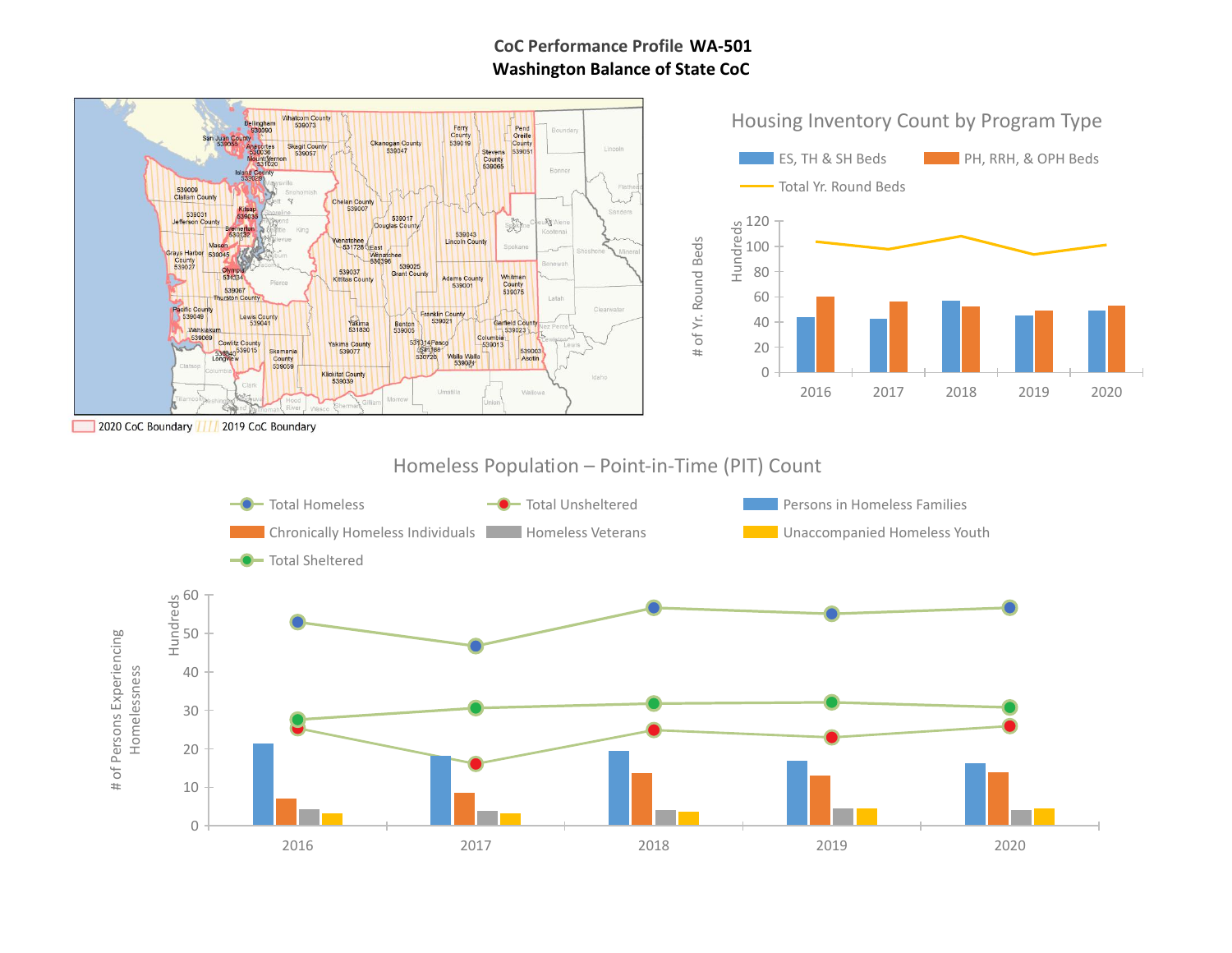# **CoC Performance Profile WA-501 Washington Balance of State CoC**

0% 2%

#### Length of Time Homeless



## **Paragentra Percent Returns in 6mos** Percent Returns in 12mos Percent Returns in 24mos  $\sim$ e 16%<br>Terra<br>E 14%<br>C 12%<br>C 14% 12% 10% 8% 6% 4%

#### Returns to Homelessness Over Time

Proportion of Housing First Projects by Year\*

2016 2017 2018 2019 2020



Housing First Non-Housing First

| Number of Projects by Year        |      |      |      |  |  |  |  |
|-----------------------------------|------|------|------|--|--|--|--|
|                                   | 2017 | 2018 | 2019 |  |  |  |  |
| <b>Housing First Projects</b>     | 41   | 48   | 49   |  |  |  |  |
| <b>Non-Housing First Projects</b> |      |      |      |  |  |  |  |